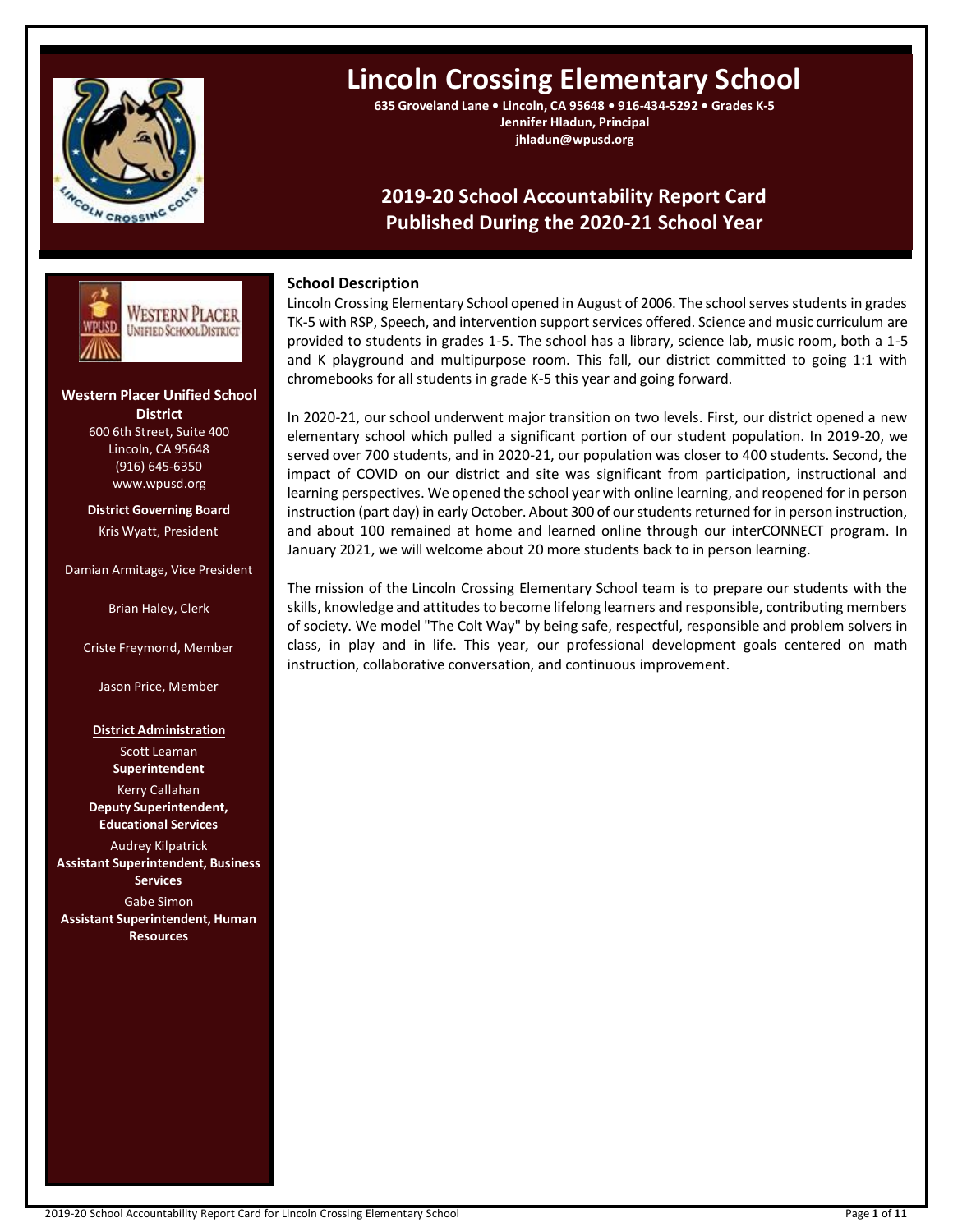# **About the SARC**

By February 1 of each year, every school in California is required by state law to publish a School Accountability Report Card (SARC). The SARC contains information about the condition and performance of each California public school. Under the Local Control Funding Formula (LCFF) all local educational agencies (LEAs) are required to prepare a Local Control and Accountability Plan (LCAP), which describes how they intend to meet annual school-specific goals for all pupils, with specific activities to address state and local priorities. Additionally, data reported in an LCAP is to be consistent with data reported in the SARC.

- For more information about SARC requirements and access to prior year reports, see the California Department of Education (CDE) SARC web page a[t https://www.cde.ca.gov/ta/ac/sa/.](https://www.cde.ca.gov/ta/ac/sa/)
- For more information about the LCFF or the LCAP, see the CDE LCFF webpage a[t https://www.cde.ca.gov/fg/aa/lc/.](https://www.cde.ca.gov/fg/aa/lc/)
- For additional information about the school, parents/guardians and community members should contact the school principal or the district office.

### **2019-20 Student Enrollment by Grade Level**

| <b>Grade Level</b>      | <b>Number of Students</b> |
|-------------------------|---------------------------|
| Kindergarten            | 153                       |
| Grade 1                 | 108                       |
| Grade 2                 | 112                       |
| Grade 3                 | 107                       |
| Grade 4                 | 108                       |
| Grade 5                 | 110                       |
| <b>Total Enrollment</b> | 698                       |

### **2019-20 Student Enrollment by Group**

| Group                               | <b>Percent of Total Enrollment</b> |
|-------------------------------------|------------------------------------|
| <b>Black or African American</b>    | 1.7                                |
| American Indian or Alaska Native    | 0.9                                |
| Asian                               | 3.7                                |
| Filipino                            | 4.7                                |
| <b>Hispanic or Latino</b>           | 16.9                               |
| Native Hawaiian or Pacific Islander | 0.4                                |
| White                               | 63                                 |
| <b>Two or More Races</b>            | 7.3                                |
| Socioeconomically Disadvantaged     | 14.3                               |
| <b>English Learners</b>             | 3                                  |
| <b>Students with Disabilities</b>   | 7.3                                |
| <b>Homeless</b>                     | 4.3                                |

# **A. Conditions of Learning**

### **State Priority: Basic**

The SARC provides the following information relevant to the State priority: Basic (Priority 1):

- Degree to which teachers are appropriately assigned and fully credentialed in the subject area and for the pupils they are teaching;
- Pupils have access to standards-aligned instructional materials; and
- School facilities are maintained in good repair

| <b>Teacher Credentials for Lincoln Crossing</b> | 18-19 | $19-20$ | $20 - 21$ |
|-------------------------------------------------|-------|---------|-----------|
| With Full Credential                            | 28    | 29      | 22        |
| <b>Without Full Credential</b>                  |       |         |           |
| Teaching Outside Subject Area of Competence     | O     |         |           |

| Teacher Credentials for Western Placer Unified 18-19 19-20 20-21 |  |     |
|------------------------------------------------------------------|--|-----|
| <b>With Full Credential</b>                                      |  | 325 |
| <b>Without Full Credential</b>                                   |  | 25  |
| <b>Teaching Outside Subject Area of Competence</b>               |  |     |

### **Teacher Misassignments and Vacant Teacher Positions at Lincoln Crossing Elementary School**

| <b>Indicator</b>                | 18-19 | $19-20$ | $20 - 21$ |
|---------------------------------|-------|---------|-----------|
| Teachers of English Learners    |       |         |           |
| Total Teacher Misassignments*   |       |         |           |
| <b>Vacant Teacher Positions</b> |       |         |           |

Note: "Misassignments" refers to the number of positions filled by teachers who lack legal authorization to teach that grade level, subject area, student group, etc. \*Total Teacher Misassignments includes the number of Misassignments of Teachers of English Learners.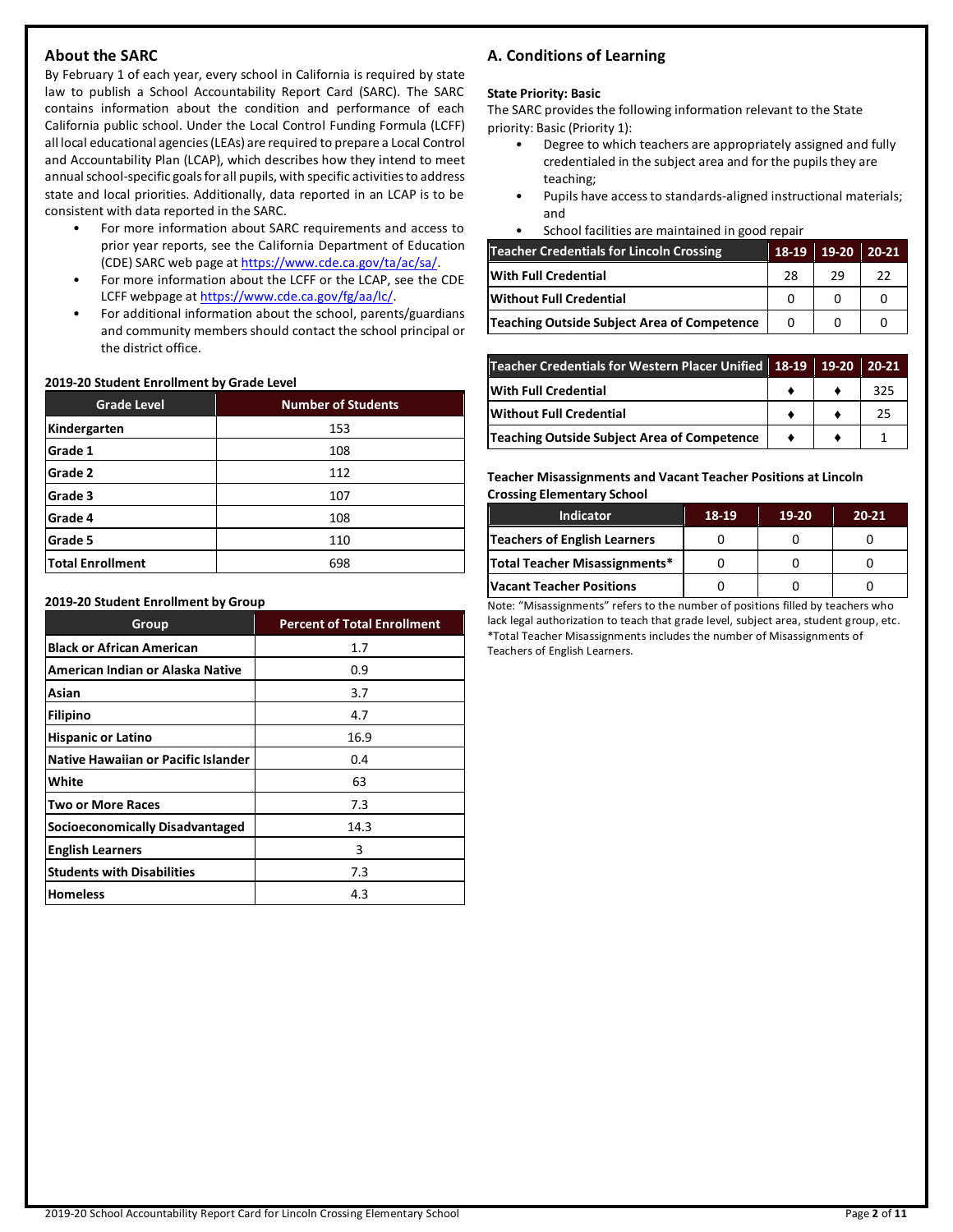# **Textbooks and Instructional Materials**

**Year and month in which data were collected: September 2020**

| <b>Core Curriculum Area</b>   |                                                                                                                                                                                                                             | <b>Textbooks and Instructional Materials/Year of Adoption</b> |  |  |  |
|-------------------------------|-----------------------------------------------------------------------------------------------------------------------------------------------------------------------------------------------------------------------------|---------------------------------------------------------------|--|--|--|
| <b>Reading/Language Arts</b>  | * K – 3 Benchmark Education Company Benchmark Advance (Adopted 2017)<br>* 4 - 5 WPUSD English Language Arts Curriculum Maps and Anchor Texts; Curriculum Associates Ready<br>Common Core Reading and Writing (Adopted 2017) |                                                               |  |  |  |
|                               | The textbooks listed are from most recent adoption:                                                                                                                                                                         | Yes                                                           |  |  |  |
|                               | Percent of students lacking their own assigned textbook: 0                                                                                                                                                                  |                                                               |  |  |  |
| <b>Mathematics</b>            | * TK - McGraw Hill My Math (Adopted 2014)<br>* K - 5 Pearson Envisions (Adopted 2014)                                                                                                                                       |                                                               |  |  |  |
|                               | The textbooks listed are from most recent adoption:                                                                                                                                                                         | Yes                                                           |  |  |  |
|                               | Percent of students lacking their own assigned textbook: 0                                                                                                                                                                  |                                                               |  |  |  |
| Science                       | * K - 5 Delta Science/FOSS (Adopted 2007)                                                                                                                                                                                   |                                                               |  |  |  |
|                               | The textbooks listed are from most recent adoption:                                                                                                                                                                         | Yes                                                           |  |  |  |
|                               | Percent of students lacking their own assigned textbook: 0                                                                                                                                                                  |                                                               |  |  |  |
| <b>History-Social Science</b> | * K - 5 Pearson Scott Foresman History/Social Science for CA (Adopted 2007)                                                                                                                                                 |                                                               |  |  |  |
|                               | The textbooks listed are from most recent adoption:                                                                                                                                                                         | Yes                                                           |  |  |  |
|                               | Percent of students lacking their own assigned textbook: 0                                                                                                                                                                  |                                                               |  |  |  |

Note: Cells with N/A values do not require data.

# **School Facility Conditions and Planned Improvements (Most Recent Year)**

### **School Facility Good Repair Status (Most Recent Year)**

Using the **most recently collected** FIT data (or equivalent), provide the following:

- Determination of repair status for systems listed
- Description of any needed maintenance to ensure good repair
- The year and month in which the data were collected
- The rate for each system inspected
- The overall rating

# **Year and month in which data were collected: 12/28/20**

| <b>System Inspected</b>                                             | <b>Repair Status</b> | <b>Repair Needed and</b><br><b>Action Taken or Planned</b>                                                                                                                                                                                                                                                                                                                                                                                                                                                     |
|---------------------------------------------------------------------|----------------------|----------------------------------------------------------------------------------------------------------------------------------------------------------------------------------------------------------------------------------------------------------------------------------------------------------------------------------------------------------------------------------------------------------------------------------------------------------------------------------------------------------------|
| Systems:<br>Gas Leaks, Mechanical/HVAC, Sewer                       | Good                 | Gas systems and pipes appear safe,<br>functional, and free of leaks. There is no<br>odor that would indicate a gas leak. Gas<br>pipes are not broken and appear to be in<br>good working order. Heating, ventilation,<br>and air conditioning systems (HVAC) as<br>applicable are functional and<br>unobstructed. The HVAC system is<br>operable. Sewer line stoppage is not<br>evident. There are no obvious signs of<br>flooding caused by sewer line back-up in<br>the facilities or on the school grounds. |
| Interior:<br><b>Interior Surfaces</b>                               | Good                 | G 104: Vinyl wall surface damage<br>Music: Broken ceiling tile<br>D 101: Vinyl wall surface damage                                                                                                                                                                                                                                                                                                                                                                                                             |
| <b>Cleanliness:</b><br>Overall Cleanliness, Pest/Vermin Infestation | Good                 | School grounds, buildings, common areas,<br>and individual rooms appear to have been<br>cleaned regularly. There is no evidence of<br>a major pest or vermin infestation.                                                                                                                                                                                                                                                                                                                                      |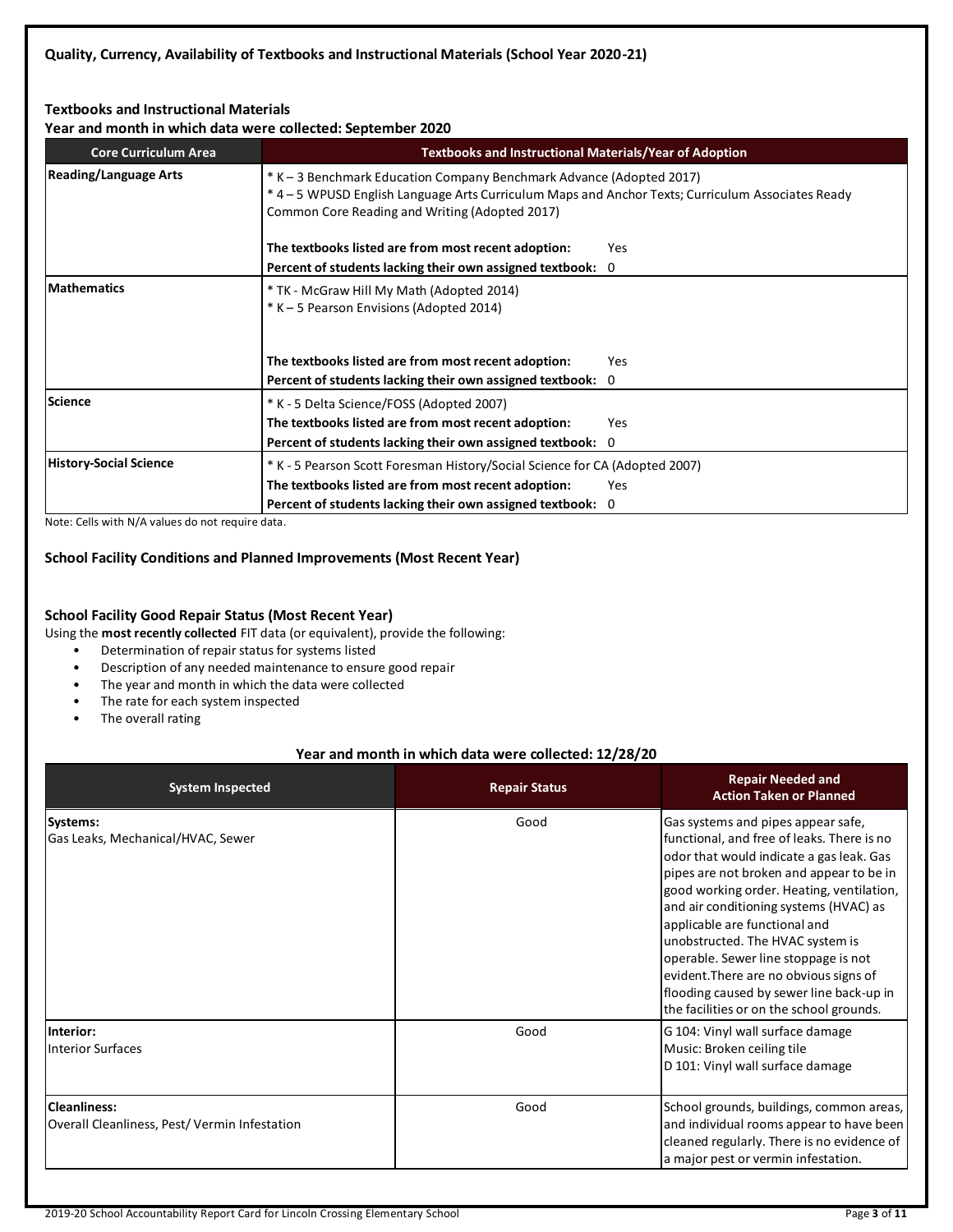| <b>System Inspected</b>                                                   | <b>Repair Status</b> | <b>Repair Needed and</b><br><b>Action Taken or Planned</b>                                                                                                                                                                                                                                                                                                                                                                                                                                                                                                                                    |
|---------------------------------------------------------------------------|----------------------|-----------------------------------------------------------------------------------------------------------------------------------------------------------------------------------------------------------------------------------------------------------------------------------------------------------------------------------------------------------------------------------------------------------------------------------------------------------------------------------------------------------------------------------------------------------------------------------------------|
| <b>Electrical:</b><br>Electrical                                          | Good                 | There is no evidence that any portion of<br>the school has a power failure. Electrical<br>systems, components, and equipment<br>appear to be working properly. There are<br>no exposed electrical wires. Electrical<br>equipment is properly covered and<br>secured from pupil access. Lighting<br>appears to be adequate and working<br>properly, including exterior lights.                                                                                                                                                                                                                 |
| <b>Restrooms/Fountains:</b><br>Restrooms, Sinks/ Fountains                | Good                 | K-1: Chipped paint on boys restroom door<br>Drinking fountains appear to be accessible<br>and functioning as intended.                                                                                                                                                                                                                                                                                                                                                                                                                                                                        |
| Safety:<br>Fire Safety, Hazardous Materials                               | Good                 | The fire equipment and emergency<br>systems appear to be functioning<br>properly. The fire sprinklers appear to be<br>in working order (e.g., there are no<br>missing or damaged sprinkler heads).<br>Emergency alarms appear to be<br>functional. Emergency exit signs function<br>as designed, exits are unobstructed. There<br>does not appear to be evidence of<br>hazardous materials that may pose a<br>threat to pupils or staff. Hazardous<br>chemicals, chemical waste, and<br>flammable materials are stored properly<br>(e.g. locked and labeled properly).                        |
| Structural:<br>Structural Damage, Roofs                                   | Good                 | There does not appear to be structural<br>damage that has created or could create<br>hazardous or uninhabitable conditions.<br>Severe cracks are not evident. Ceilings &<br>floors are not sloping or sagging beyond<br>their intended design.Posts, beams,<br>supports for portable classrooms, ramps,<br>and other structural building members<br>appear to be intact, secure and functional<br>as designed. There is no visible evidence of<br>severe cracks, dry rot, mold, or damage<br>that undermines the structural<br>components. Roof systems appear to be<br>functioning properly. |
| <b>External:</b><br>Playground/School Grounds, Windows/Doors/Gates/Fences | Good                 | The playground equipment and school<br>grounds in the vicinity of the area being<br>evaluated appear to be clean, safe, and<br>functional. Conditions that pose a safety<br>and/or security risk are not evident.<br>There is no exposed broken glass<br>accessible to pupils and staff. Exterior<br>doors and gates are functioning and do<br>not pose a security risk.                                                                                                                                                                                                                      |
| <b>Overall Rating</b>                                                     | Good                 | None                                                                                                                                                                                                                                                                                                                                                                                                                                                                                                                                                                                          |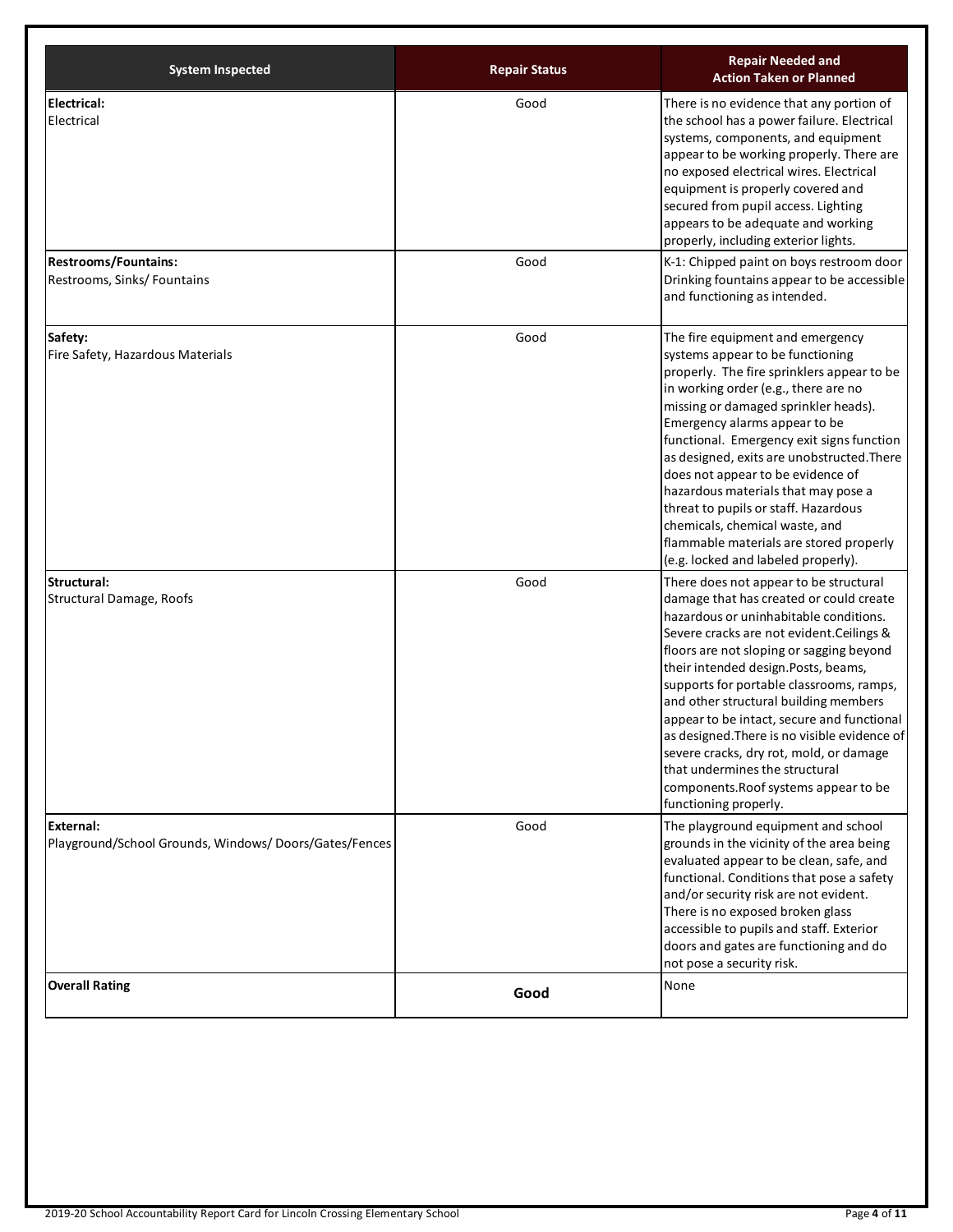# **B. Pupil Outcomes**

### **State Priority: Pupil Achievement**

The SARC provides the following information relevant to the State priority: Pupil Achievement (Priority 4):

- **Statewide assessments** (i.e., California Assessment of Student Performance and Progress [CAASPP] System, which includes the Smarter Balanced Summative Assessments for students in the general education population and the California Alternate Assessments [CAAs] for English language arts/literacy [ELA] and mathematics given in grades three through eight and grade eleven. Only eligible students may participate in the administration of the CAAs. CAAs items are aligned with alternate achievement standards, which are linked with the Common Core State Standards [CCSS] for students with the most significant cognitive disabilities); and
- The percentage of students who have successfully completed courses that satisfy the requirements for entrance to the University of California and the California State University, or career technical education sequences or programs of study.

# **CAASPP Test Results in ELA and Mathematics for All Students Grades Three through Eight and Grade Eleven**

**Percentage of Students Meeting or Exceeding the State Standard**

| Subject    | <b>School</b><br>18-19 | <b>School</b><br>19-20 | <b>District</b><br>18-19 | <b>District</b><br>$19-20$ | <b>State</b><br>18-19 | <b>State</b><br>19-20 |
|------------|------------------------|------------------------|--------------------------|----------------------------|-----------------------|-----------------------|
| <b>ELA</b> | 67                     | N/A                    | 57                       | N/A                        | 50                    | N/A                   |
| Math       | 63                     | N/A                    | 45                       | N/A                        | 39                    | N/A                   |

Note: Cells with N/A values do not require data.

Note: The 2019-2020 data are not available. Due to the COVID-19 pandemic, Executive Order N-30-20 was issued which waived the requirement for statewide testing for the 2019-2020 school year.

Note: Percentages are not calculated when the number of students tested is ten or less, either because the number of students in this category is too small for statistical accuracy or to protect student privacy.

Note: ELA and mathematics test results include the Smarter Balanced Summative Assessment and the CAA. The "Percent Met or Exceeded" is calculated by taking the total number of students who met or exceeded the standard on the Smarter Balanced Summative Assessment plus the total number of students who met the standard (i.e., achieved Level 3-Alternate) on the CAAs divided by the total number of students who participated in both assessments.

### **CAASPP Test Results in Science for All Students Grades Five, Eight, and High School**

**Percentage of Students Meeting or Exceeding the State Standard**

| <b>Subject</b> | <b>School</b><br>18-19 | School<br>19-20 | <b>District</b><br>18-19 | <b>District</b><br>19-20 | State,<br>18-19 | <b>State</b><br>$19-20$ |
|----------------|------------------------|-----------------|--------------------------|--------------------------|-----------------|-------------------------|
| Science        | 61                     | N/A             | 35                       | N/A                      | 30              | N/A                     |

Note: Cells with N/A values do not require data.

Note: The 2019-2020 data are not available. Due to the COVID-19 pandemic, Executive Order N-30-20 was issued which waived the requirement for statewide testing for the 2019-2020 school year.

Note: The new California Science Test (CAST) was first administered operationally in the 2018-2019 school year.

### **State Priority: Other Pupil Outcomes**

The SARC provides the following information relevant to the State priority: Other Pupil Outcomes (Priority 8):

Pupil outcomes in the subject areas of physical education.

### **2019-20 Percent of Students Meeting Fitness Standards**

| Grade<br>Level | 4 of 6 | $5$ of 6 | 6 of 6 |
|----------------|--------|----------|--------|
|                | N/A    | N/A      | N/A    |
|                | N/A    | N/A      | N/A    |
| q              | N/A    | N/A      | N/A    |

Note: Cells with N/A values do not require data.

Note: The 2019–2020 data are not available. Due to the COVID-19 pandemic, Executive Order N-56-20 was issued which waived the requirement to administer the physical fitness performance test for the 2019–2020 school year.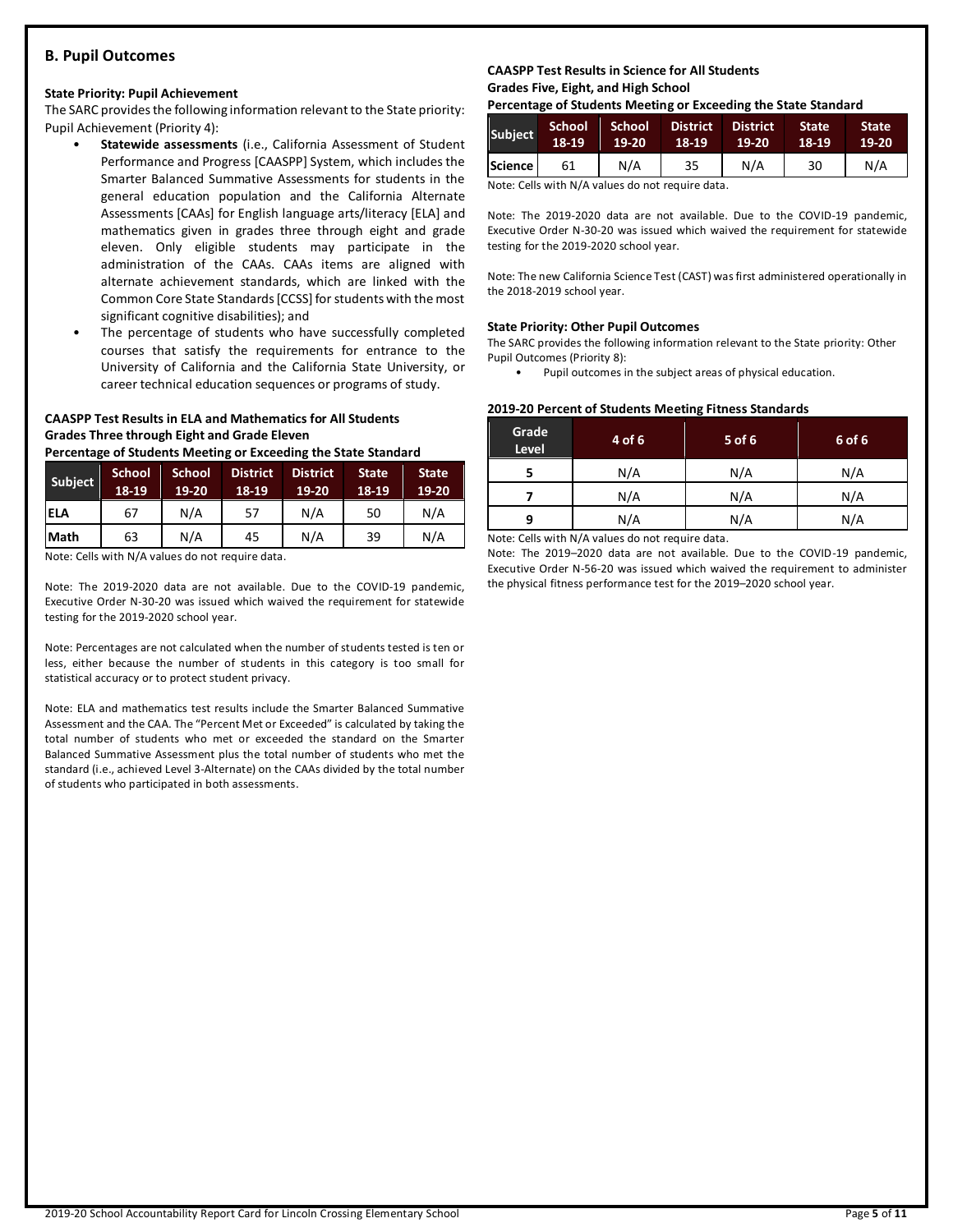# **CAASPP Test Results in Science by Student Group**

**Grades Three through Eight and Grade Eleven (School Year 2019-2020)**

| <b>Student Group</b>                                 | <b>Total</b><br><b>Enrollment</b> | <b>Number</b><br><b>Tested</b> | <b>Percent</b><br><b>Tested</b> | Percent<br><b>Not Tested</b> | Percent<br><b>Met or Exceeded</b> |
|------------------------------------------------------|-----------------------------------|--------------------------------|---------------------------------|------------------------------|-----------------------------------|
| <b>All Students</b>                                  | N/A                               | N/A                            | N/A                             | N/A                          | N/A                               |
| Male                                                 | N/A                               | N/A                            | N/A                             | N/A                          | N/A                               |
| Female                                               | N/A                               | N/A                            | N/A                             | N/A                          | N/A                               |
| <b>Black or African American</b>                     | N/A                               | N/A                            | N/A                             | N/A                          | N/A                               |
| American Indian or Alaska Native                     | N/A                               | N/A                            | N/A                             | N/A                          | N/A                               |
| Asian                                                | N/A                               | N/A                            | N/A                             | N/A                          | N/A                               |
| <b>Filipino</b>                                      | N/A                               | N/A                            | N/A                             | N/A                          | N/A                               |
| <b>Hispanic or Latino</b>                            | N/A                               | N/A                            | N/A                             | N/A                          | N/A                               |
| Native Hawaiian or Pacific Islander                  | N/A                               | N/A                            | N/A                             | N/A                          | N/A                               |
| White                                                | N/A                               | N/A                            | N/A                             | N/A                          | N/A                               |
| <b>Two or More Races</b>                             | N/A                               | N/A                            | N/A                             | N/A                          | N/A                               |
| <b>Socioeconomically Disadvantaged</b>               | N/A                               | N/A                            | N/A                             | N/A                          | N/A                               |
| <b>English Learners</b>                              | N/A                               | N/A                            | N/A                             | N/A                          | N/A                               |
| <b>Students with Disabilities</b>                    | N/A                               | N/A                            | N/A                             | N/A                          | N/A                               |
| <b>Students Receiving Migrant Education Services</b> | N/A                               | N/A                            | N/A                             | N/A                          | N/A                               |
| <b>Foster Youth</b>                                  | N/A                               | N/A                            | N/A                             | N/A                          | N/A                               |
| <b>Homeless</b>                                      | N/A                               | N/A                            | N/A                             | N/A                          | N/A                               |

Note: Cells with N/A values do not require data.

Note: The 2019-2020 data are not available. Due to the COVID-19 pandemic, Executive Order N-30-20 was issued which waived the requirement for statewide testing for the 2019-2020 school year.

# **CAASPP Test Results in ELA by Student Group**

**Grades Three through Eight and Grade Eleven (School Year 2019-2020)**

| <b>Student Group</b>                                 | <b>Total</b><br><b>Enrollment</b> | <b>Number</b><br><b>Tested</b> | Percent<br><b>Tested</b> | Percent<br><b>Not Tested</b> | Percent<br><b>Met or Exceeded</b> |
|------------------------------------------------------|-----------------------------------|--------------------------------|--------------------------|------------------------------|-----------------------------------|
| <b>All Students</b>                                  | N/A                               | N/A                            | N/A                      | N/A                          | N/A                               |
| <b>Male</b>                                          | N/A                               | N/A                            | N/A                      | N/A                          | N/A                               |
| Female                                               | N/A                               | N/A                            | N/A                      | N/A                          | N/A                               |
| <b>Black or African American</b>                     | N/A                               | N/A                            | N/A                      | N/A                          | N/A                               |
| American Indian or Alaska Native                     | N/A                               | N/A                            | N/A                      | N/A                          | N/A                               |
| Asian                                                | N/A                               | N/A                            | N/A                      | N/A                          | N/A                               |
| <b>Filipino</b>                                      | N/A                               | N/A                            | N/A                      | N/A                          | N/A                               |
| <b>Hispanic or Latino</b>                            | N/A                               | N/A                            | N/A                      | N/A                          | N/A                               |
| Native Hawaiian or Pacific Islander                  | N/A                               | N/A                            | N/A                      | N/A                          | N/A                               |
| White                                                | N/A                               | N/A                            | N/A                      | N/A                          | N/A                               |
| <b>Two or More Races</b>                             | N/A                               | N/A                            | N/A                      | N/A                          | N/A                               |
| <b>Socioeconomically Disadvantaged</b>               | N/A                               | N/A                            | N/A                      | N/A                          | N/A                               |
| <b>English Learners</b>                              | N/A                               | N/A                            | N/A                      | N/A                          | N/A                               |
| <b>Students with Disabilities</b>                    | N/A                               | N/A                            | N/A                      | N/A                          | N/A                               |
| <b>Students Receiving Migrant Education Services</b> | N/A                               | N/A                            | N/A                      | N/A                          | N/A                               |
| <b>Foster Youth</b>                                  | N/A                               | N/A                            | N/A                      | N/A                          | N/A                               |
| <b>Homeless</b>                                      | N/A                               | N/A                            | N/A                      | N/A                          | N/A                               |

Note: Cells with N/A values do not require data.

Note: The 2019-2020 data are not available. Due to the COVID-19 pandemic, Executive Order N-30-20 was issued which waived the requirement for statewide testing for the 2019-2020 school year.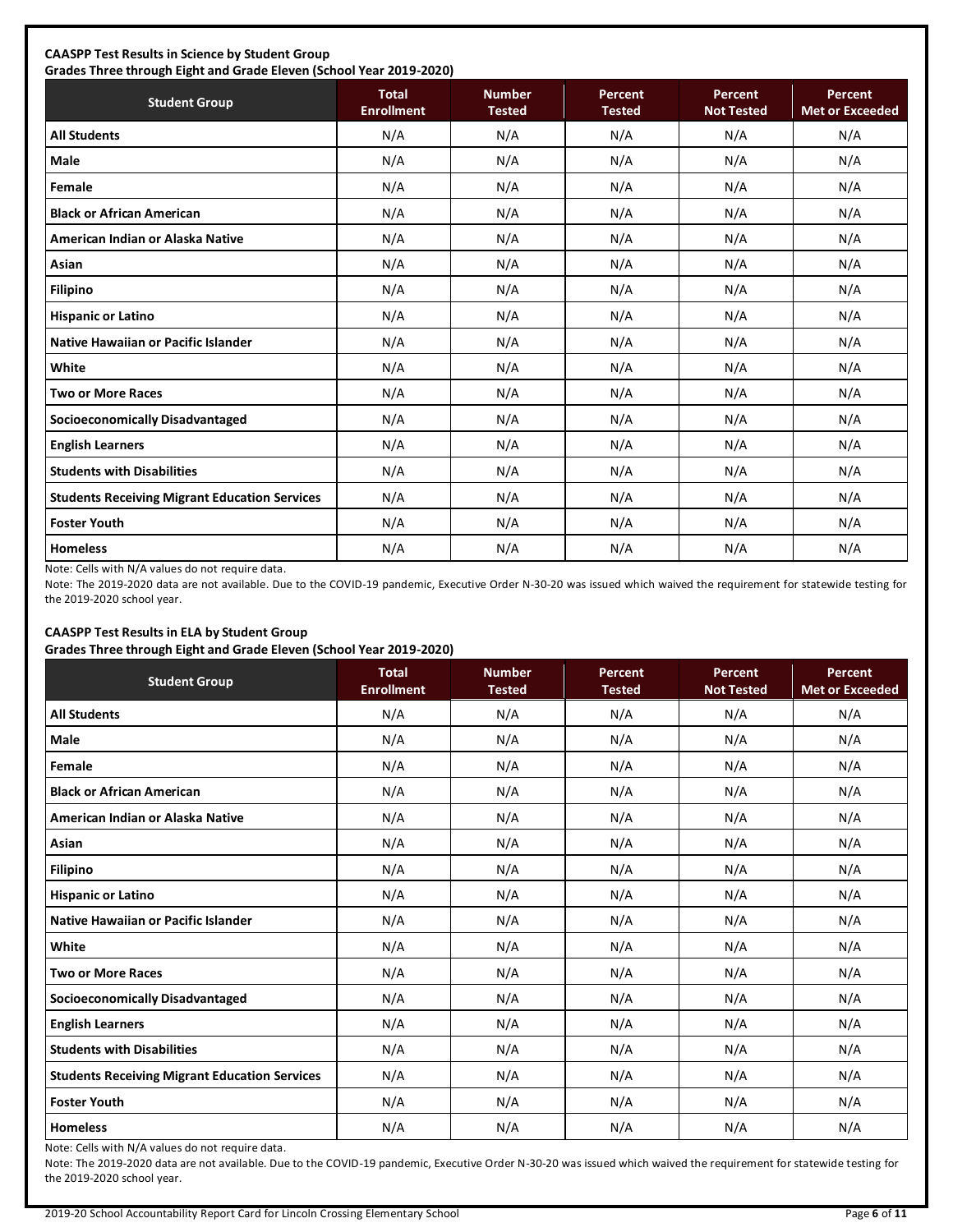### **CAASPP Test Results in Mathematics by Student Group Grades Three through Eight and Grade Eleven (School Year 2019-2020)**

| Grades Trifee through Eight and Grade Eleven (Schoor fear 2015-2020)<br><b>Student Group</b> | <b>Total</b>      | <b>Number</b> | Percent       | Percent           | <b>Percent</b>         |
|----------------------------------------------------------------------------------------------|-------------------|---------------|---------------|-------------------|------------------------|
|                                                                                              | <b>Enrollment</b> | <b>Tested</b> | <b>Tested</b> | <b>Not Tested</b> | <b>Met or Exceeded</b> |
| <b>All Students</b>                                                                          | N/A               | N/A           | N/A           | N/A               | N/A                    |
| <b>Male</b>                                                                                  | N/A               | N/A           | N/A           | N/A               | N/A                    |
| Female                                                                                       | N/A               | N/A           | N/A           | N/A               | N/A                    |
| <b>Black or African American</b>                                                             | N/A               | N/A           | N/A           | N/A               | N/A                    |
| American Indian or Alaska Native                                                             | N/A               | N/A           | N/A           | N/A               | N/A                    |
| Asian                                                                                        | N/A               | N/A           | N/A           | N/A               | N/A                    |
| <b>Filipino</b>                                                                              | N/A               | N/A           | N/A           | N/A               | N/A                    |
| <b>Hispanic or Latino</b>                                                                    | N/A               | N/A           | N/A           | N/A               | N/A                    |
| <b>Native Hawaiian or Pacific Islander</b>                                                   | N/A               | N/A           | N/A           | N/A               | N/A                    |
| White                                                                                        | N/A               | N/A           | N/A           | N/A               | N/A                    |
| <b>Two or More Races</b>                                                                     | N/A               | N/A           | N/A           | N/A               | N/A                    |
| <b>Socioeconomically Disadvantaged</b>                                                       | N/A               | N/A           | N/A           | N/A               | N/A                    |
| <b>English Learners</b>                                                                      | N/A               | N/A           | N/A           | N/A               | N/A                    |
| <b>Students with Disabilities</b>                                                            | N/A               | N/A           | N/A           | N/A               | N/A                    |
| <b>Students Receiving Migrant Education Services</b>                                         | N/A               | N/A           | N/A           | N/A               | N/A                    |
| <b>Foster Youth</b>                                                                          | N/A               | N/A           | N/A           | N/A               | N/A                    |
| <b>Homeless</b>                                                                              | N/A               | N/A           | N/A           | N/A               | N/A                    |

Note: Cells with N/A values do not require data.

Note: The 2019-2020 data are not available. Due to the COVID-19 pandemic, Executive Order N-30-20 was issued which waived the requirement for statewide testing for the 2019-2020 school year.

# **C. Engagement**

### **State Priority: Parental Involvement**

- The SARC provides the following information relevant to the State priority: Parental Involvement (Priority 3):
	- Efforts the school district makes to seek parent input in making decisions for the school district and each school site

### **Opportunities for Parental Involvement (School Year 2020-21)**

In a typical school year, you can note how we invite involvement from our families. In this school year, however, our in person engagement has been totally cut off due to COVID. As a result, we are hosting our PTC, SSC and ELAC meetings online. PTC related activities are happening virtually and/or asynchronously so that families can participate in a way that is comfortable for them. We are also in the process of developing a student and staff wellness center on campus; we have taken this opportunity to create a virtual wellness space for parents and students to access in the meantime. It is our hope that we can reestablish these partnerships in the fall 2021 when there are fewer restrictions on in-person engagement on campus. Should we be unable to reengage typically, we will need to spend time rethinking what parent involvement and engagement looks like in the future.

Parents are considered key partners in the education of all students and are involved in a variety of ways including:

- Serving on an active Parent Teacher Club (PTC) coordinating monthly events/activities the support family and student engagement. Activities include an annual jog-a-thon, family dance and bowling nights, providing special assemblies, assisting in the funding of classroom and school materials, and supporting extra curricular activities.
- Serving as a classroom Art Docent presenting monthly art lessons in classrooms using standards based art curriculum and materials provided by our PTC.
- Dad's serving as a WatchDOGs (Dads Of Great Students) and volunteering at least one day a year on campus. These dads help in their child's classrooms and provide extra supervision during lunches and recesses and they support keeping our students safe at morning drop off.
- Serving on the School Site Council which is responsible for monitoring the School Improvement Plan. In addition, our English Language Advisory Council allows families of our English Language Learners to offer feedback on our programs and guide our site priorities.
- Volunteering in their child's classroom and/or assisting the teacher with various activities on and off campus.
- Attending class field trips scheduled throughout the school year.

We host at least one parent education night each trimester with a focus on our site goals, interventions we offer and/or family nights that promote engagement of parents and children with our curriculum. We attempt to offer all parent educational events during the school day and in the evening to meet the needs of all parent's schedules.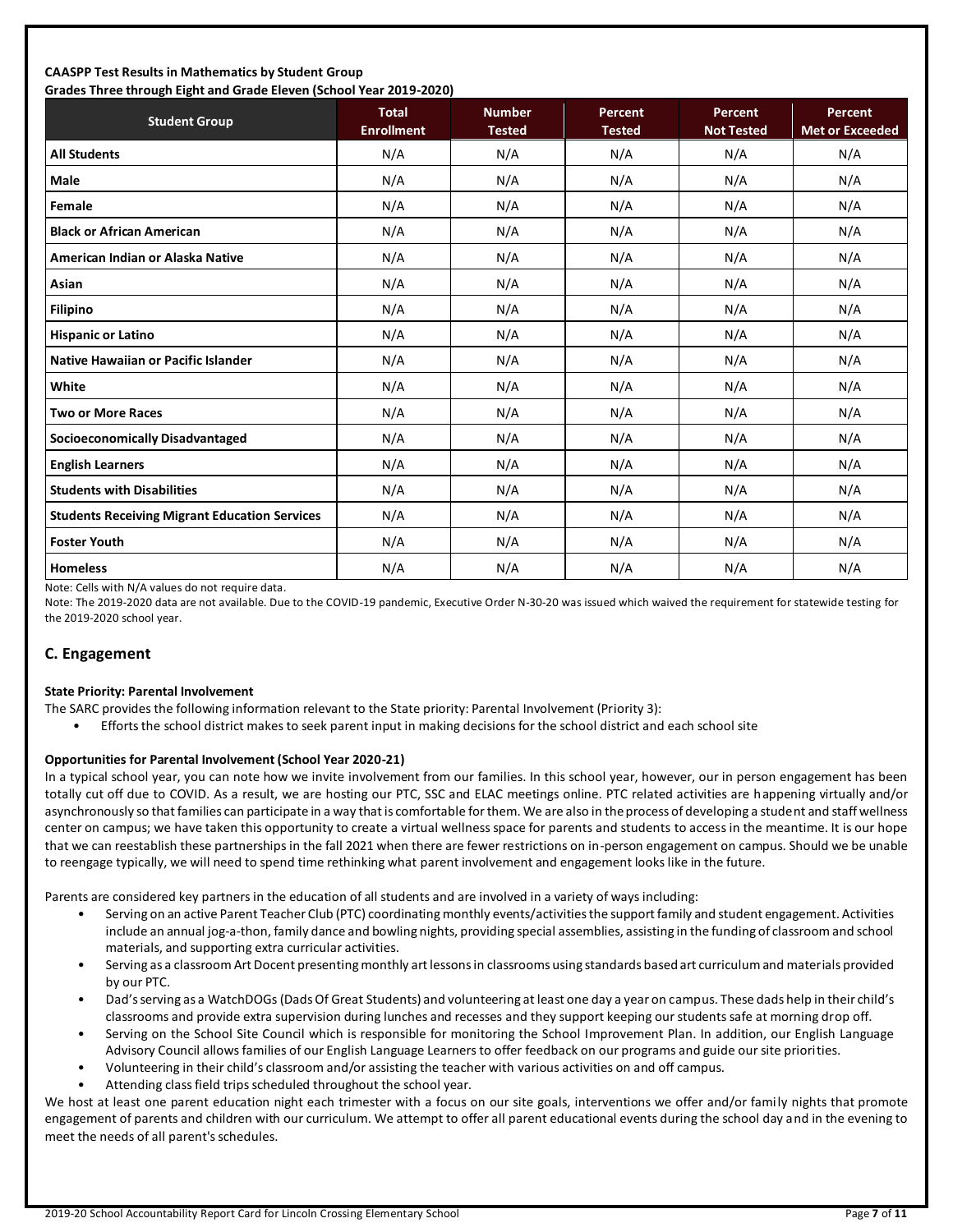### **State Priority: School Climate**

The SARC provides the following information relevant to the State priority: School Climate (Priority 6):

- Pupil suspension rates;
- Pupil expulsion rates; and
- Other local measures on the sense of safety.

### **School Safety Plan (School Year 2020-2021)**

The School Safety Plan, revised each fall and approved by our PTC and SSC in the winter, lays out a plan for ensuring students learn in a secure and safe environment that covers routine and emergency procedures. Arrival and departure procedures are in place to ensure the safe and orderly ingress/egress of students. The campus is closed during the day with all visitors checking in through the office. Staff monitors students at all times throughout the school day including movement about campus and recess times. Classroom doors have been designed to be locked from the inside should lock-down procedures be implemented. Each door on campus is equipped with additional supports in case of the need to quickly secure them - classroom doors have magnetic strips that cover the strike panel, and push through doors are secured with emergency straps that can be unlocked to allow for instant door locking. We have added on 'barracuda" to each classroom; it is next to an exterior door. Emergency procedures have been refreshed and are rehearsed throughout the school year. This year, we are implementing more complex drills related to our Safety Response Protocol (SRP) in order to better assess our protocol's strengths and weaknesses. We have installed several additional surveillance cameras on campus, and are exploring the installation of panic buttons in our front office.

We use the PBIS system to support positive choices on campus, and is used to recognize and reward students for positive behaviors that specifically contribute to a school climate that minimizes negative behaviors (such as bullying, fighting, teasing).

Given COVID, we have needed to reassess our safety plans from a health safety perspective. As a result, for this school year, our staff are required to be masked, maintain social distance and complete an online health survey daily. Our students also arrive at school masked, maintain social distance on campus and in the classroom, maintain engagement with peers within class cohorts, use hand sanitizer upon arrival to school and as students move into the classroom.

### **Suspensions and Expulsions**

**(data collected between July through June, each full school year respectively)**

| <b>Rate</b>        | <b>School</b><br>2017-18 | <b>School</b><br>2018-19 | <b>District</b><br>2017-18 | <b>District</b><br>2018-19 | <b>State</b><br>2017-18 | <b>State</b><br>2018-19 |
|--------------------|--------------------------|--------------------------|----------------------------|----------------------------|-------------------------|-------------------------|
| <b>Suspensions</b> | 1.7                      | 1.3                      | 1.9                        | 2.1                        | 3.5                     | 3.5                     |
| <b>Expulsions</b>  | 0.0                      | 0.0                      | 0.0                        | 0.0                        | 0.1                     | 0.1                     |

### **Suspensions and Expulsions for School Year 2019-2020 Only**

**(data collected between July through February, partial school year due to the COVID-19 pandemic)**

| Rate               | <b>School</b><br>2019-20 | <b>District</b><br>2019-20 | <b>State</b><br>2019-20 |
|--------------------|--------------------------|----------------------------|-------------------------|
| <b>Suspensions</b> | 1.0                      | 2.4                        |                         |
| <b>Expulsions</b>  | 0.0                      | 0.0                        |                         |

Note: The 2019-2020 suspensions and expulsions rate data are not comparable to prior year data because the 2019-2020 school year is a partial school year due to the COVID-19 crisis. As such, it would be inappropriate to make any comparisons in rates of suspensions and expulsions in the 2019-2020 school year compared to prior years.

# **D. Other SARC Information**

The information in this section is required to be in the SARC but is not included in the state priorities for LCFF.

### **Ratio of Pupils to Academic Counselor (School Year 2019-2020)**

| <b>Title</b>               | Ratio |
|----------------------------|-------|
| .<br>l Academic Counselor* |       |

\*One full time equivalent (FTE) equals one staff member working full time; one FTE could also represent two staff members who each work 50 percent of full time.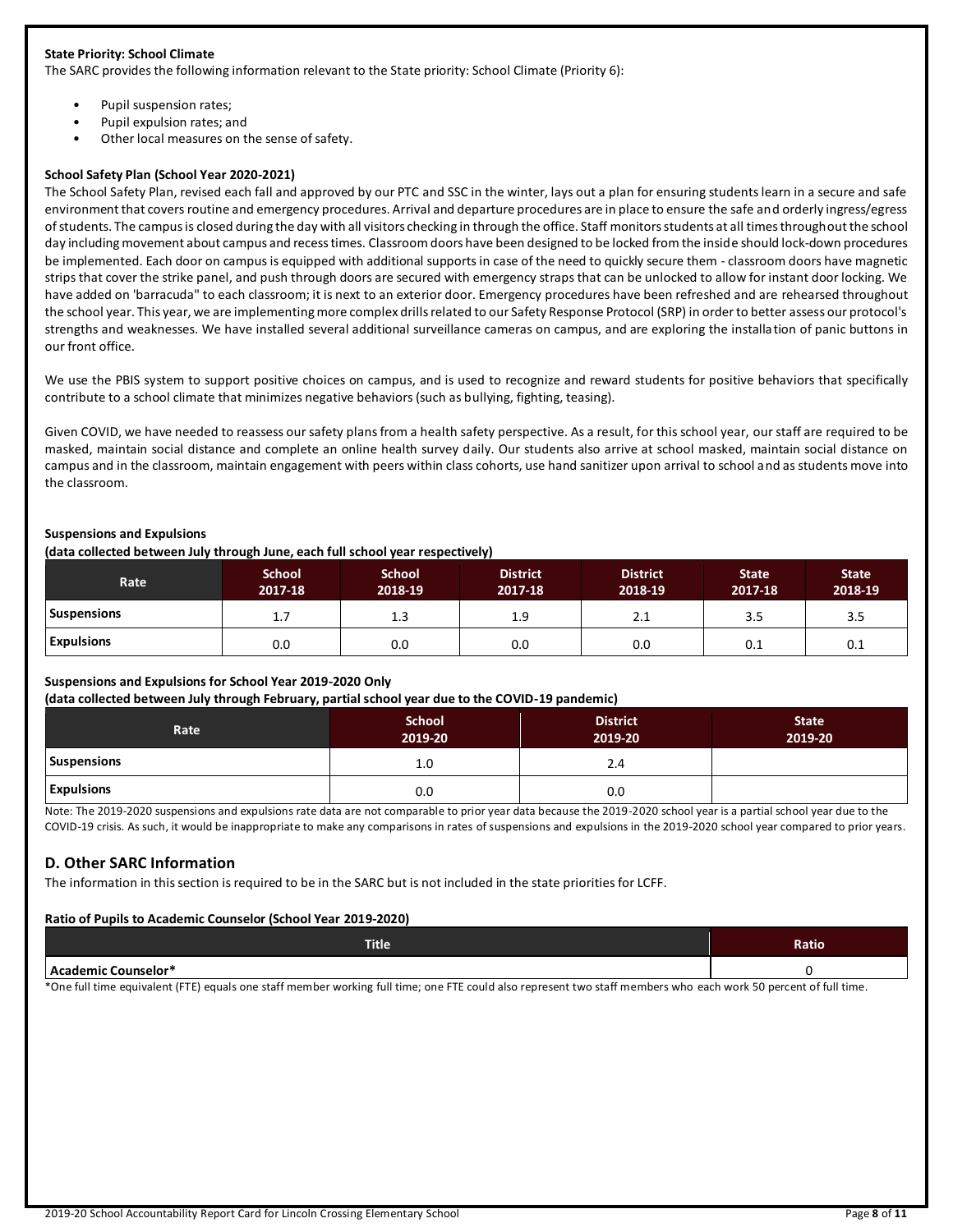| <b>Student Support Services Staff (School Year 2019-2020)</b> |                                                |
|---------------------------------------------------------------|------------------------------------------------|
| <b>Title</b>                                                  | <b>Number of Full-Time Equivalent</b><br>(FTE) |
| <b>Counselor (Social/Behavioral or Career Development)</b>    |                                                |
| Library Media Teacher (Librarian)                             |                                                |
| Library Media Services Staff (Paraprofessional)               |                                                |
| Psychologist                                                  |                                                |
| <b>Social Worker</b>                                          |                                                |
| <b>Nurse</b>                                                  |                                                |
| Speech/Language/Hearing Specialist                            |                                                |
| <b>Resource Specialist (non-teaching)</b>                     |                                                |
| Other                                                         |                                                |

# \*One Full Time Equivalent (FTE) equals one staff member working full time; one FTE could also represent two staff members who each work 50 percent of full time.

### **Average Class Size and Class Size Distribution (Elementary)**

| Grade<br>Level | 2017-18<br>Average<br><b>Class</b><br><b>Size</b> | 2017-18<br># of<br>Classes*<br><b>Size</b><br>$1 - 20$ | 2017-18<br># of<br>Classes*<br><b>Size</b><br>$21-32$ | 2017-18<br># of<br>Classes*<br><b>Size</b><br>$33+$ | 2018-19<br>Average<br><b>Class</b><br><b>Size</b> | 2018-19<br># of<br>Classes*<br><b>Size</b><br>$1 - 20$ | 2018-19<br># of<br>Classes*<br><b>Size</b><br>$21 - 32$ | 2018-19<br># of<br>Classes*<br><b>Size</b><br>$33+$ | 2019-20<br>Average<br><b>Class</b><br><b>Size</b> | 2019-20<br># of<br>Classes*<br><b>Size</b><br>$1 - 20$ | 2019-20<br># of<br>Classes*<br><b>Size</b><br>$21 - 32$ | 2019-20<br># of<br>Classes*<br><b>Size</b><br>$33+$ |
|----------------|---------------------------------------------------|--------------------------------------------------------|-------------------------------------------------------|-----------------------------------------------------|---------------------------------------------------|--------------------------------------------------------|---------------------------------------------------------|-----------------------------------------------------|---------------------------------------------------|--------------------------------------------------------|---------------------------------------------------------|-----------------------------------------------------|
| К              | 22                                                |                                                        | 5                                                     |                                                     | 27                                                |                                                        | 5                                                       |                                                     | 25                                                | $\mathbf{1}$                                           | 5                                                       |                                                     |
| 1              | 27                                                |                                                        | 5                                                     |                                                     | 27                                                |                                                        | 4                                                       |                                                     | 53                                                |                                                        | 4                                                       | 2                                                   |
| $\overline{2}$ | 27                                                |                                                        | 4                                                     |                                                     | 43                                                |                                                        | 4                                                       |                                                     | 56                                                |                                                        | 4                                                       | $\overline{2}$                                      |
| 3              | 27                                                |                                                        | 4                                                     |                                                     | 27                                                |                                                        | 4                                                       |                                                     | 52                                                |                                                        | 4                                                       | 2                                                   |
| 4              | 44                                                |                                                        | 3                                                     | 1                                                   | 31                                                |                                                        | 3                                                       |                                                     | 54                                                | 1                                                      | 3                                                       | $\overline{2}$                                      |
| 5              | 37                                                |                                                        | 4                                                     | 1                                                   | 145                                               |                                                        | 4                                                       | 2                                                   | 54                                                | 1                                                      | 3                                                       | $\overline{2}$                                      |
| Other**        |                                                   |                                                        |                                                       |                                                     |                                                   |                                                        |                                                         |                                                     |                                                   |                                                        |                                                         |                                                     |

\*Number of classes indicates how many classes fall into each size category (a range of total students per class).

\*\* "Other" category is for multi-grade level classes.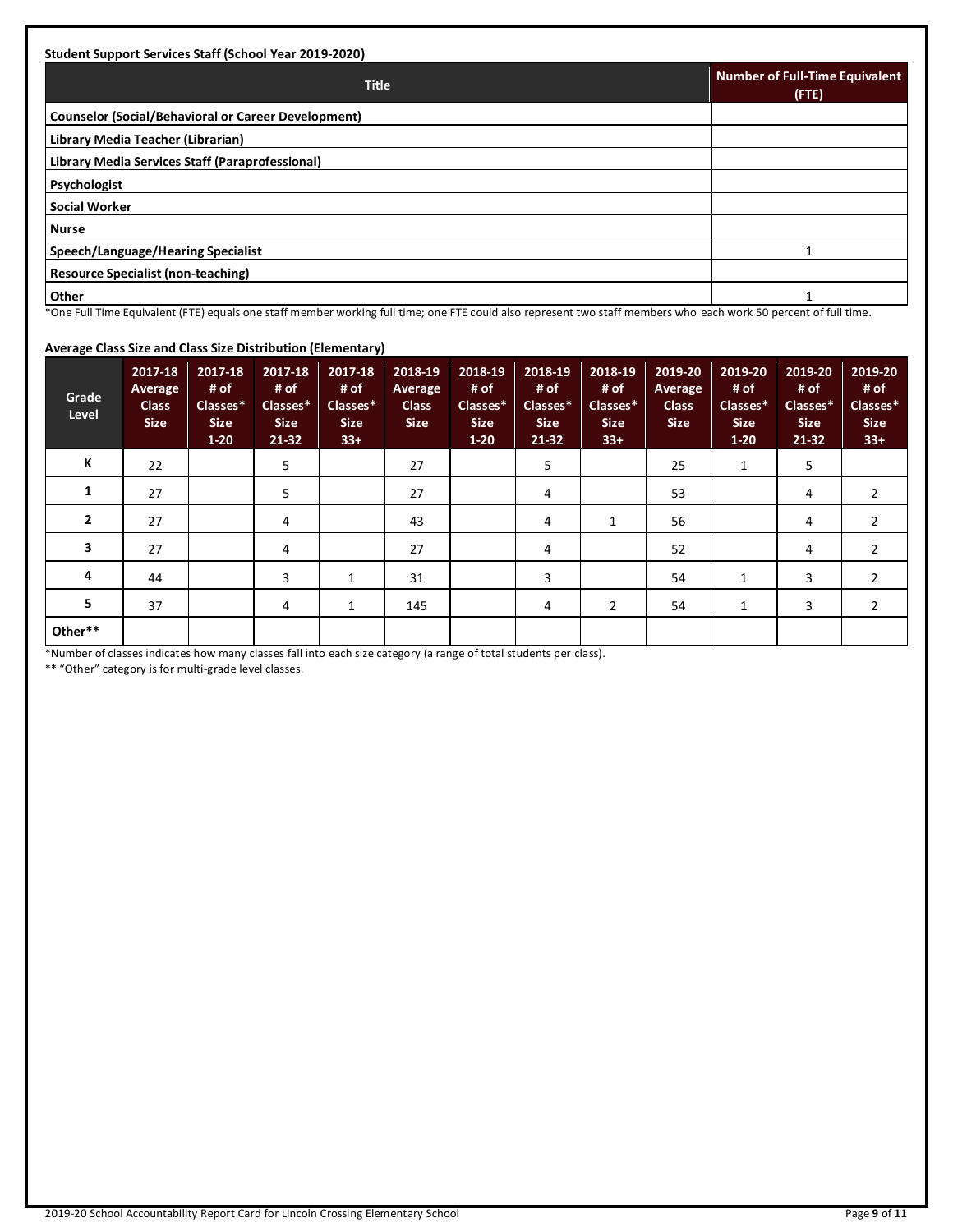| Professional Development (Most Recent Three Years)                              |         |             |         |  |  |  |
|---------------------------------------------------------------------------------|---------|-------------|---------|--|--|--|
| <b>Measure</b>                                                                  | 2018-19 | $2019 - 20$ | 2020-21 |  |  |  |
| Number of school days dedicated to Staff Development and Continuous Improvement |         |             |         |  |  |  |

There will be no school days dedicated to professional development this year due to the challenges presented with instruction and substitute coverage as a result of COVID. However, we have innovated our professional development calendar to provide professional development over the summer (about 10 days), asynchronously and in the afternoons. We had three focal points of our district professional development: integration of technology into teaching, learning and engagement; encouraging mindfulness in our personal and professional practice; engaging in best first instruction given our new learning norms.

- our district offered 10 days of summer training related to integration of technology as it relates to teaching, learning, online organization and student engagement; staff self selected from a menu of options
- our site and district continue to offer asynchronous learning as needs arise given the challenges and experiences we have with technology
- our team has been given the opportunity to participate in three days of AVID XCEL training over the summer. Our current and upcoming AVID grade levels were offered the opportunity to attend
- our team has been given the opportunity to participate in AVID mini-sessions that are 90 minutes long; all staff were/are invited to these trainings, which take place after school/contract time throughout the year
- in our staff meetings, we have focused on mindfulness practices we have offered sessions on the brain science of mindfulness, mindful activities for the classroom/personal use, and sleep support. This summer, we hosted a book study related to mindful practices in the classroom and this spring, it is our plan to host a book study related to mindfulness and self-compassion.
- our team has participated in training courtesy of iReady/Curriculum Associates that is connected to supplemental materials we are using in grades TK-5. This training is offered in cohorts during staff meeting time.
- our team has been given the opportunity to participate in mindfulness training online/asynchronous through mindfulschools.org. We have offered three sessions of training related to growing a mindful community, mindfulness fundamentals and mindful self-compassion.
- staff who are engaging in their annual evaluation process present a set of goals for the year, and we work collaboratively throughout the year to study, reflect and grow as it relates to the goal
- professional development is offered throughout the year as it becomes available. Some training is open for any participation (i.e. Cue technology conference) and other training is offered to specific staff based on their work (i.e. Sonday training for our SPED team).

Professional development is encouraged and supported in that we make it available, we compensate staff/teachers for their time, and we encourage sharing of information within our community to build capacity and support interest in future offerings.

| Category                             | <b>District</b><br><b>Amount</b> | <b>State Average for</b><br><b>Districts In Same</b><br>Category |  |
|--------------------------------------|----------------------------------|------------------------------------------------------------------|--|
| <b>Beginning Teacher Salary</b>      | \$38,082                         | \$49,782                                                         |  |
| <b>Mid-Range Teacher Salary</b>      | \$71,358                         | \$76,851                                                         |  |
| <b>Highest Teacher Salary</b>        | \$94,063                         | \$97,722                                                         |  |
| <b>Average Principal Salary (ES)</b> | \$110,406                        | \$121,304                                                        |  |
| <b>Average Principal Salary (MS)</b> | \$119,900                        | \$128,629                                                        |  |
| <b>Average Principal Salary (HS)</b> | \$127,942                        | \$141,235                                                        |  |
| <b>Superintendent Salary</b>         | \$189,844                        | \$233,396                                                        |  |

| FY 2018-19 Teacher and Administrative Salaries |  |
|------------------------------------------------|--|
|------------------------------------------------|--|

| <b>District</b><br><b>Amount</b> | <b>State Average for</b><br><b>Districts In Same</b><br>Category |
|----------------------------------|------------------------------------------------------------------|
| 36.0                             | 33.0                                                             |
| 5.0                              | 6.0                                                              |
|                                  |                                                                  |

#### For detailed information on salaries, see the CDE Certificated Salaries & Benefits webpage at [www.cde.ca.gov/ds/fd/cs/.](http://www.cde.ca.gov/ds/fd/cs/)

#### **FY 2018-19 Expenditures Per Pupil and School Site Teacher Salaries**

| <b>Level</b>    | Total    | <b>Restricted</b> | <b>Unrestricted</b> | Average<br><b>Teacher</b><br><b>Salary</b> |
|-----------------|----------|-------------------|---------------------|--------------------------------------------|
| School Site     | \$10,358 | \$2,832           | \$7,527             | \$79,910                                   |
| <b>District</b> | N/A      | N/A               | \$7,713             | \$79,810                                   |
| <b>State</b>    | N/A      | N/A               | \$7,750             | \$79,209                                   |

| <b>Percent Differences</b> | <b>Unrestricted</b> | Average<br><b>Teacher</b><br>Salary |
|----------------------------|---------------------|-------------------------------------|
| School Site/District       | $-2.4$              | 0.1                                 |
| School Site/ State         | $-2.9$              | 0.9                                 |

Note: Cells with N/A values do not require data.